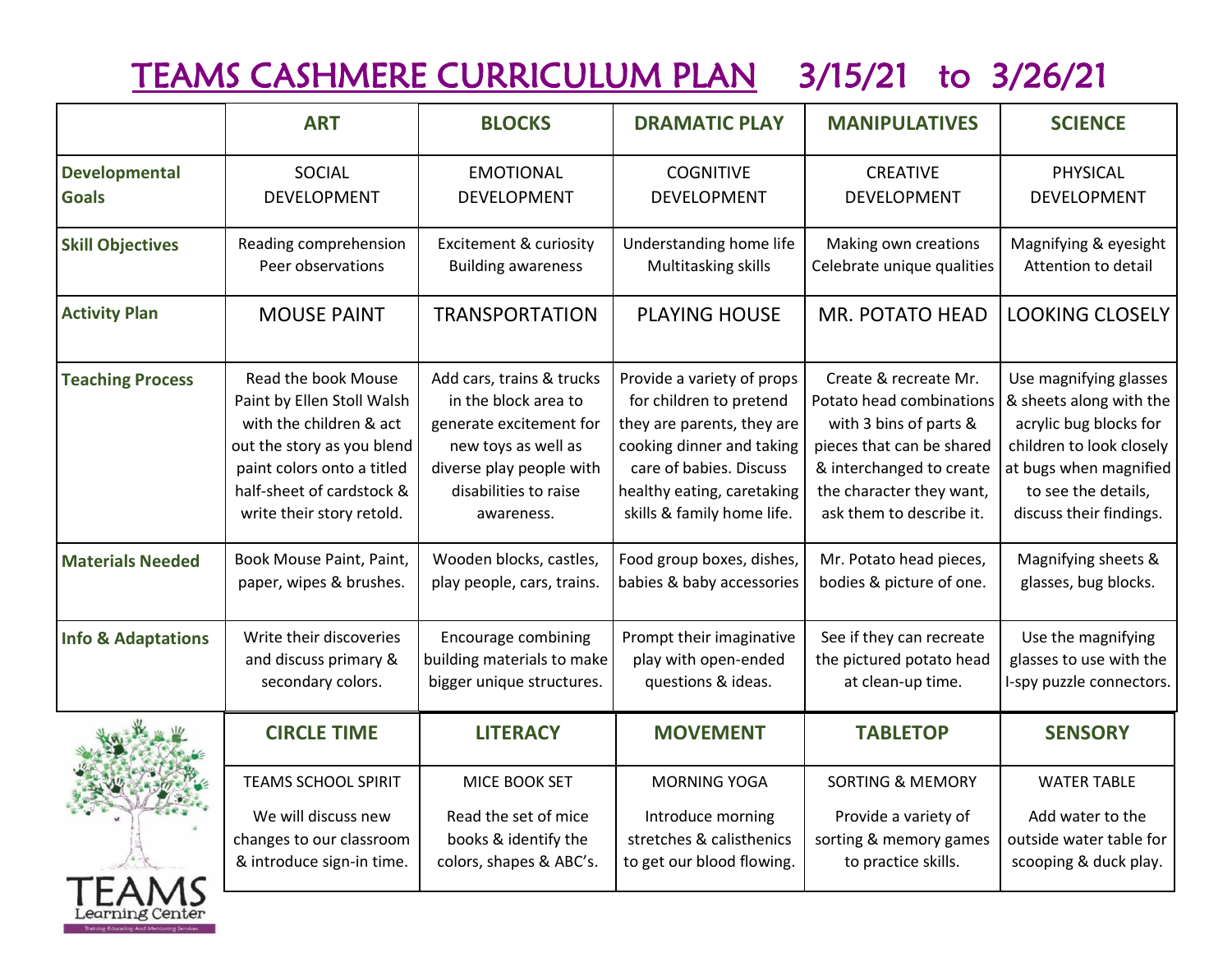#### **TEAMS LEARNING CENTER GUIDE TO UNDERSTANDING THE AREAS OF CHILD DEVELOPMENT DURING THE EARLY LEARNING YEARS**

#### **SOCIAL DEVELOPMENT GOALS**

Positive communication & respectful actions

Sharing space & materials with one another

Promoting cooperative play & role playing

Peer to peer learning through observation

Respecting boundaries set by adults & peers

#### **SOCIAL DEVELOPMENT OBJECTIVES**

We strive to enhance the relationships of the children by providing an environment designed for small groups to share, duplicate yet similar materials for sharing, props and dress-up clothes to promote role playing, games setting up cooperation opportunities and by staying clear and consistent with our boundaries always modeling respectful communications.

#### **EMOTIONAL DEVELOPMENT GOALS**

Become an enjoyable person to be around

Feel confidant and selfaware of own opinion

To express & identify emotions with respect

Build trusting relationships with peers & adults

Having fun learning and enjoying one's self

#### **EMOTIONAL DEVELOPMENT OBJECTIVES**

Building a confidant foundation for self-image is essential for healthy future relationships. We coach children through their emotions and honoring their feelings with love and attention, providing an environment that fosters respectful communications and plenty of opportunities for silliness & self-expression always modeling clear & respectful expectations.

**COGNITIVE DEVELOPMENT GOALS**

Opening minds to the wonder of possibilities

Ability to solve problems & brainstorm ideas

Understanding concepts & complex thinking

Name, number, color and letter recognition

Discovery & identification of things unknown

#### **COGNITIVE DEVELOPMENT OBJECTIVES**

Thinking skills are developed by exposure to hands-on activities & materials designed to engage the interests of the children. By providing opportunities to practice problem-solving with teaching toys, exposure to numbers & letters, daily circle time and sign-in as well as songs and games promoting language and culture always modeling correct thinking out loud.

### **CREATIVE DEVELOPMENT GOALS**

Providing outlets for creative energy to flow

Ability to form & express one's own opinion

Building imagination & visualization skills

Ability to create music using rhythms & sounds

Using art & learning skills to express creativity

#### **CREATIVE DEVELOPMENT OBJECTIVES**

Through providing a childinitiated classroom we have provided the opportunity for children to follow their own interests & develop their own opinions. Daily art lessons, music centers, freeform block play & an everevolving dramatic play area supports children's individual interests. Teachers providing openended questions to promote independent thinking.

### **PHYSICAL DEVELOPMENT GOALS**

Move through milestones, eat & grow healthy

Strengthen muscles & ability to use body parts

Gain control over movements, writing & grip

Learning healthy choices & eating good food

Ability to expel energy & also to remain calm

#### **PHYSICAL DEVELOPMENT OBJECTIVES**

Providing outlets for large physical movement with plenty of moving while listening tasks as well as fine motor support through teacher-lead activities. Each learning area supports different ways to practice motor skills both gross and fine, using playdough, finger drums & cars to drive as well as a healthy snack provided each day & modeling healthy eating habits.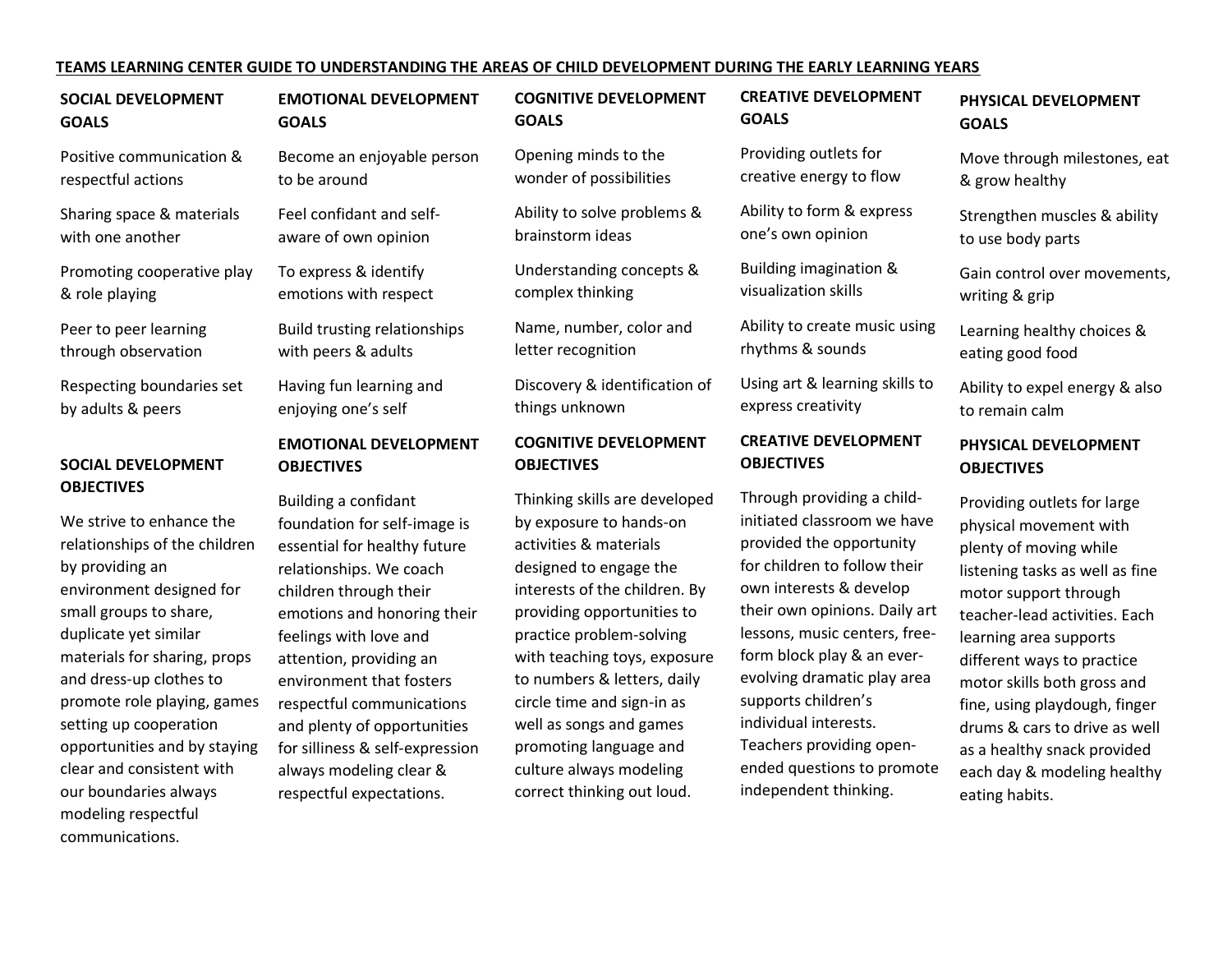| <b>ART</b>                                                                                                                                                                         | <b>BLOCKS</b>                                                                                                                                                                             | <b>DRAMATIC PLAY</b>                                                                                                                                                                                                       | <b>MANIPULATIVES</b>                                                                                                                                                                                           | <b>SCIENCE</b>                                                                                                                                                                                                        |
|------------------------------------------------------------------------------------------------------------------------------------------------------------------------------------|-------------------------------------------------------------------------------------------------------------------------------------------------------------------------------------------|----------------------------------------------------------------------------------------------------------------------------------------------------------------------------------------------------------------------------|----------------------------------------------------------------------------------------------------------------------------------------------------------------------------------------------------------------|-----------------------------------------------------------------------------------------------------------------------------------------------------------------------------------------------------------------------|
|                                                                                                                                                                                    |                                                                                                                                                                                           |                                                                                                                                                                                                                            |                                                                                                                                                                                                                |                                                                                                                                                                                                                       |
| Painting<br>Sm. Brush, Lg. Brush, Q-tip, sponge brushes,<br>utensils, food, hands, fingers and on 3<br>dimensional objects or varied surfaces and with<br>different paint mediums. | <b>Building</b><br>From imagination or visual references using<br>wooden blocks, painted wooden blocks, tree<br>blocks, Legos, Duplo blocks, Lincoln logs,<br>cardboard boxes and bricks. | <b>Location or Setting</b><br>A grocery store, a home, restaurant, hospital,<br>pet store, pizza parlor, vet's office, dentist,<br>mechanic shop, hair stylist, classroom, bus,<br>drive-in movies, or an outside setting. | <b>Puzzles</b><br>Fitting pieces to make a connection or bigger<br>picture, knob puzzles, chunky shape puzzles,<br>jigsaw puzzles, floor puzzles, wooden puzzles,<br>carboard puzzles and lift & hide puzzles. | Sensory & Tactile<br>Awareness<br>Feeling and exploring with their hands in<br>water, soil, cornstarch, cornmeal, flour, salt,<br>birdseed, beans, rice, bubbles, sand,<br>noodles, oats, cotton, fabric, ice & snow. |
| Gluing & Sticking                                                                                                                                                                  | <b>Stacking &amp; Balancing</b>                                                                                                                                                           | Dress-Up                                                                                                                                                                                                                   | Connectors                                                                                                                                                                                                     | Discovery                                                                                                                                                                                                             |
| Brush, glue stick, fingers, handprint, stickers,                                                                                                                                   | Balance beam, balance builder, tall towers,                                                                                                                                               | Shoes, clothes, capes, dresses, ties, vests,                                                                                                                                                                               | Bunny builders, nuts & bolts, pop beads, mega                                                                                                                                                                  | Science experiments, blending colors,                                                                                                                                                                                 |
| contact paper, tape & negative space.                                                                                                                                              | levels, scales, natural sticks, stones and logs.                                                                                                                                          | costumes, community worker uniforms &                                                                                                                                                                                      | blocks, Legos, snap-blocks, & magnetic tiles                                                                                                                                                                   | growing plants & sensory bottles.                                                                                                                                                                                     |
| Printing & Writing                                                                                                                                                                 | Making creations                                                                                                                                                                          | Family Life Role Playing                                                                                                                                                                                                   | Action-reaction                                                                                                                                                                                                | <b>Simple Mechanics</b>                                                                                                                                                                                               |
| Using a pen, marker, chalk, finger, tracing,                                                                                                                                       | Using recycled objects to make something                                                                                                                                                  | Household items, cleaning supplies, phone,                                                                                                                                                                                 | Tools and carpentry, musical instruments, math                                                                                                                                                                 | Pulleys, pumps, funnels, egg beaters,                                                                                                                                                                                 |
| colored pencil, paint stick, glue stick & pencil.                                                                                                                                  | different with boxes, rope, tape & benders.                                                                                                                                               | dishes, food, sink, pots & pans, table & chairs.                                                                                                                                                                           | instruments such as abacus or calculator.                                                                                                                                                                      | tornado tubes, water wheels & see saw.                                                                                                                                                                                |
| Rolling & Tracks                                                                                                                                                                   | Vehicles                                                                                                                                                                                  | Accessories                                                                                                                                                                                                                | Shape & Spatial Awareness                                                                                                                                                                                      | Cause & Effect                                                                                                                                                                                                        |
| Balls, car tracks, rolling pins, & paint rollers.                                                                                                                                  | Wooden cars, matchbox cars, trains & wheels.                                                                                                                                              | Purses, jewelry, scarves, shopping bags & hats                                                                                                                                                                             | Fitting objects inside other objects & nesting.                                                                                                                                                                | Eye droppers, turkey basters & dominoes.                                                                                                                                                                              |
| Using Tools (3+)                                                                                                                                                                   | Animals & people                                                                                                                                                                          | Actions                                                                                                                                                                                                                    | Beading, Stringing & Lacing                                                                                                                                                                                    | Weight & Measurement                                                                                                                                                                                                  |
| Cutting with scissors, hole and shape punches,                                                                                                                                     | Large animals, bugs and dinosaurs, small animals,                                                                                                                                         | Shopping, cleaning, sorting, serving, cooking,                                                                                                                                                                             | Guiding an object with fingers on a rope, string,                                                                                                                                                              | Light v's heavy, weight scales, bar graphs                                                                                                                                                                            |
| decorative scissors, staplers & tape dispenser.                                                                                                                                    | bugs and dinosaurs, people & dolls.                                                                                                                                                       | repairing, folding laundry or doing dishes.                                                                                                                                                                                | bar, bead, lace in or through an object.                                                                                                                                                                       | and charting & age identification.                                                                                                                                                                                    |
| Stamping, Shaking &<br>Squeezing<br>Shakers, Squeeze bottles, glue bottles, potato<br>prints, stamps, cookie cutters, Legos, plastic<br>animals, sponge shapes and bingo dabbers.  | Ramps, Inclines & Bridges<br>Triangle blocks, tunnel tubes, cardboard sheets,<br>flat boards, cardboard ramps, cars, balls, spools,<br>tubes, long boards and curves.                     | <b>Babies</b><br>Blankets, bottles, crib, bibs, books, toys, clothes,<br>food, spoons, music, stroller, spit-up rags, baby<br>bath, bouncers and baby pictures.                                                            | Sorting & Categorizing<br>Separating and grouping together like things,<br>animals, counters, balls, blocks, foods, insects,<br>colors, shapes, letters, numbers, cars & rocks                                 | Chemistry<br>When we mix vinegar & baking soda, oil &<br>water, heat and ice, milk and food coloring<br>and corn starch and water.                                                                                    |
| Folding & Monoprints                                                                                                                                                               | Measurements                                                                                                                                                                              | Cooperation                                                                                                                                                                                                                | Matching                                                                                                                                                                                                       | Wonder & Curiosity                                                                                                                                                                                                    |
| Paper airplanes. Origami, paint blots, string                                                                                                                                      | Counting height and length, using a measuring                                                                                                                                             | Community space and materials, clean-up and                                                                                                                                                                                | Stacking game with pictures, memory games,                                                                                                                                                                     | Bubbles, magnets, sparkles, nature, light                                                                                                                                                                             |
| paint, fish prints and mono-finger-printing.                                                                                                                                       | tape, yard stick, rulers, tape shapes & rope.                                                                                                                                             | organization, helping and service.                                                                                                                                                                                         | color match, I-spy books and animal lotto.                                                                                                                                                                     | exploration & overhead projector.                                                                                                                                                                                     |